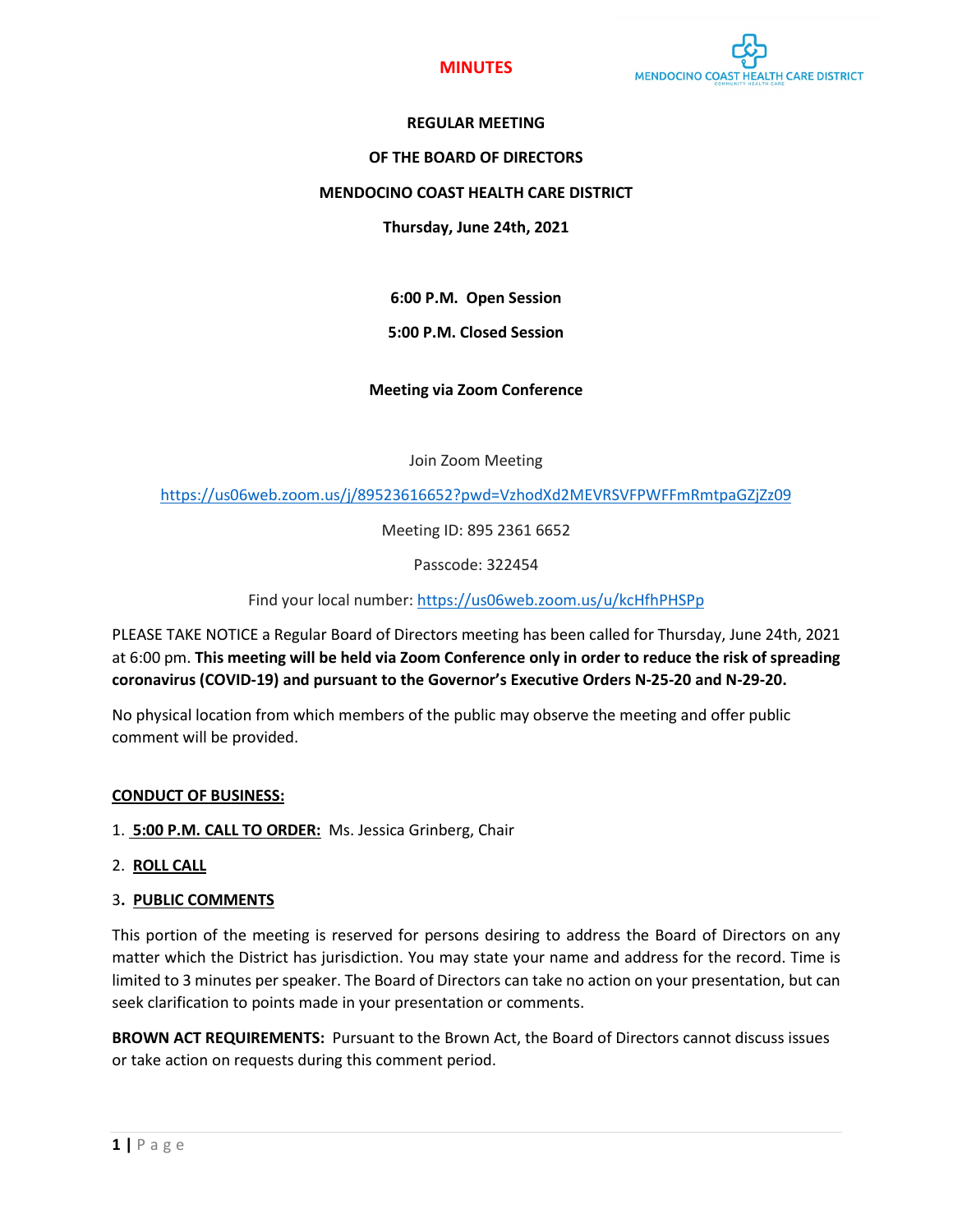



# 4. **CLOSED SESSION**

**Information/Action***:* Public Employment: Employees and Independent Contractors: (Government Code 54957)

# 5. **6:00 P.M. OPEN SESSION CALL TO ORDER-** Ms. Jessica Grinberg, Chair

## 6. **ROLL CALL**

Office Manager did Roll Call- Sara Spring was absent, all others present

## 7. **REPORT ON CLOSED SESSION MATTERS**

No report

## 8**. PUBLIC COMMENTS**

This portion of the meeting is reserved for persons desiring to address the Board of Directors on any matter which the District has jurisdiction. You may state your name and address for the record. Time is limited to 3 minutes per speaker. The Board of Directors can take no action on your presentation but can seek clarification to points made in your presentation or comments.

**BROWN ACT REQUIREMENTS:** Pursuant to the Brown Act, the Board of Directors cannot discuss issues or take action on requests during this comment period.

# 9. **APPROVAL OF THE AGENDA:** Ms. Jessica Grinberg, Chair

Motion: McColley moves to approve the agenda with removal of action 13 and 17

Second: John Redding

- John Redding- yes
- Jessica Grinberg- yes
- Amy McColley- yes
- Sara Spring- absent
- Norman de Vall- yes

#### **NEW BUSINESS:**

10. **ACTION:** Approval of May 27th, 2021 Minutes: Ms. Jessica Grinberg, Chair TAB **1**

- Motion: de Vall moves to postpone the approval of the minutes until the next month's meeting
- Second: Redding seconds

John Redding- yes Jessica Grinberg- yes Amy McColley- yes Sara Spring- absent

• Norman de Vall- yes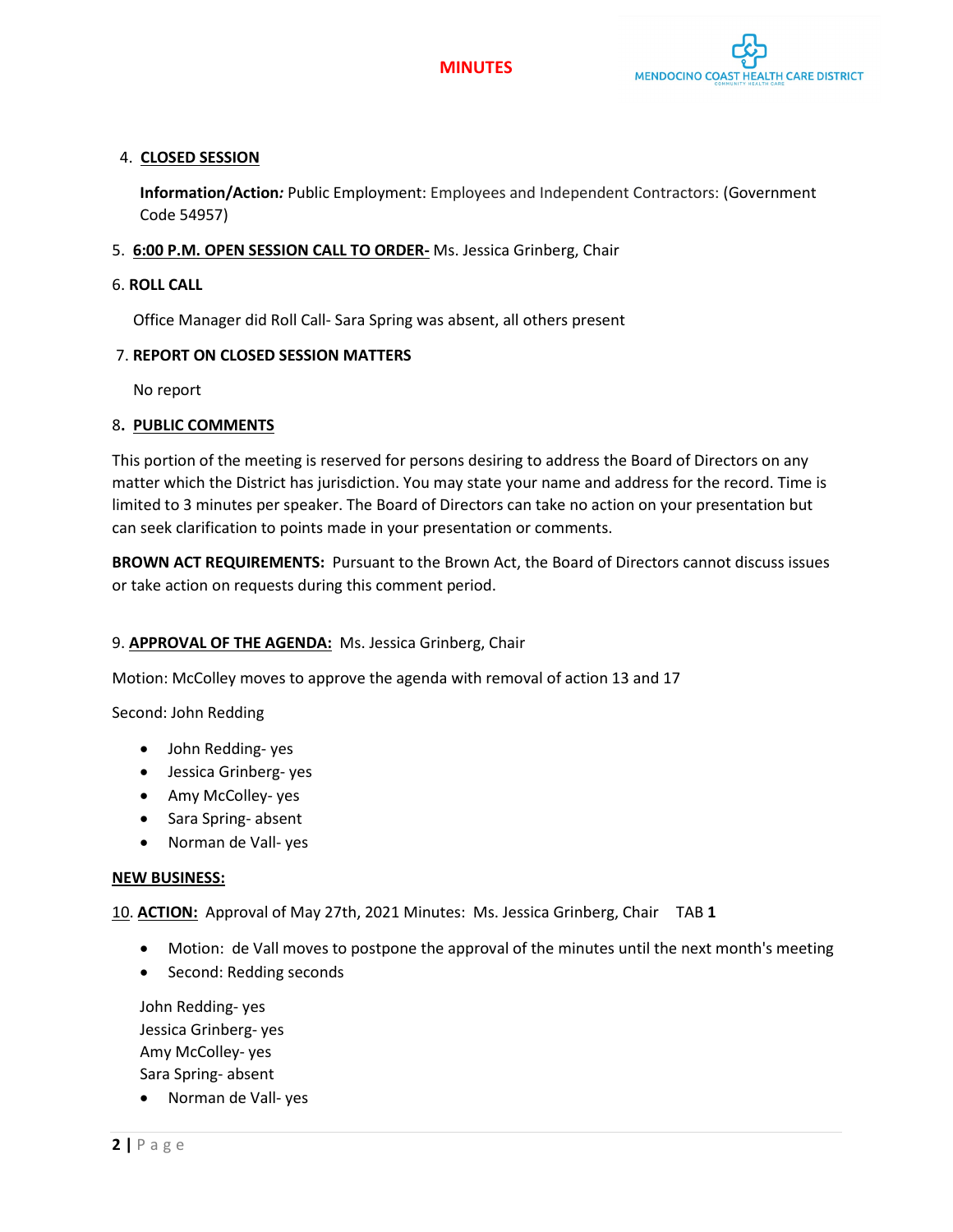# **MINUTES**



## 11. **INFORMATION/ACTION**: 50<sup>th</sup> Year Celebration of the Hospital John Redding, Treasurer

- No action
- 12. **INFORMATION/ACTION***:* Board self-evaluation: Amy McColley
	- Hoping to do this in the next 90 days
	- **No action**
- 13. **INFORMATION/ACTION***:* Review of contract for Interim Administrative Group TAB 2
	- Item was pulled from the Agenda.
- 14. **INFORMATION/ACTION***:* Measure C Oversight Committee, New Member Search: Ms. Grinberg
	- Need to fill open positions on the committee
	- No action was taken

#### **REPORTS:**

15. **INFORMATION:** District Office Manager Resignation: Michelle McMillan, District Office Manager

16. **INFORMATION/ACTION:** Finance Report: Mr. John Redding, Treasurer

- Disposition of surplus furniture TAB 4
- Regarding the budget:

Motion: McColley moves to adopt the budget w no changes

Second: de Vall seconds

John Redding- yes Jessica Grinberg- yes Amy McColley- yes Sara Spring- yes Norman de Vall- yes

• Regarding the finance report:

Motion: McColley votes to accept Redding's finance report

Second: de Vall seconds

John Redding- yes Jessica Grinberg- yes Amy McColley- yes Sara Spring- yes Norman de Valle- yes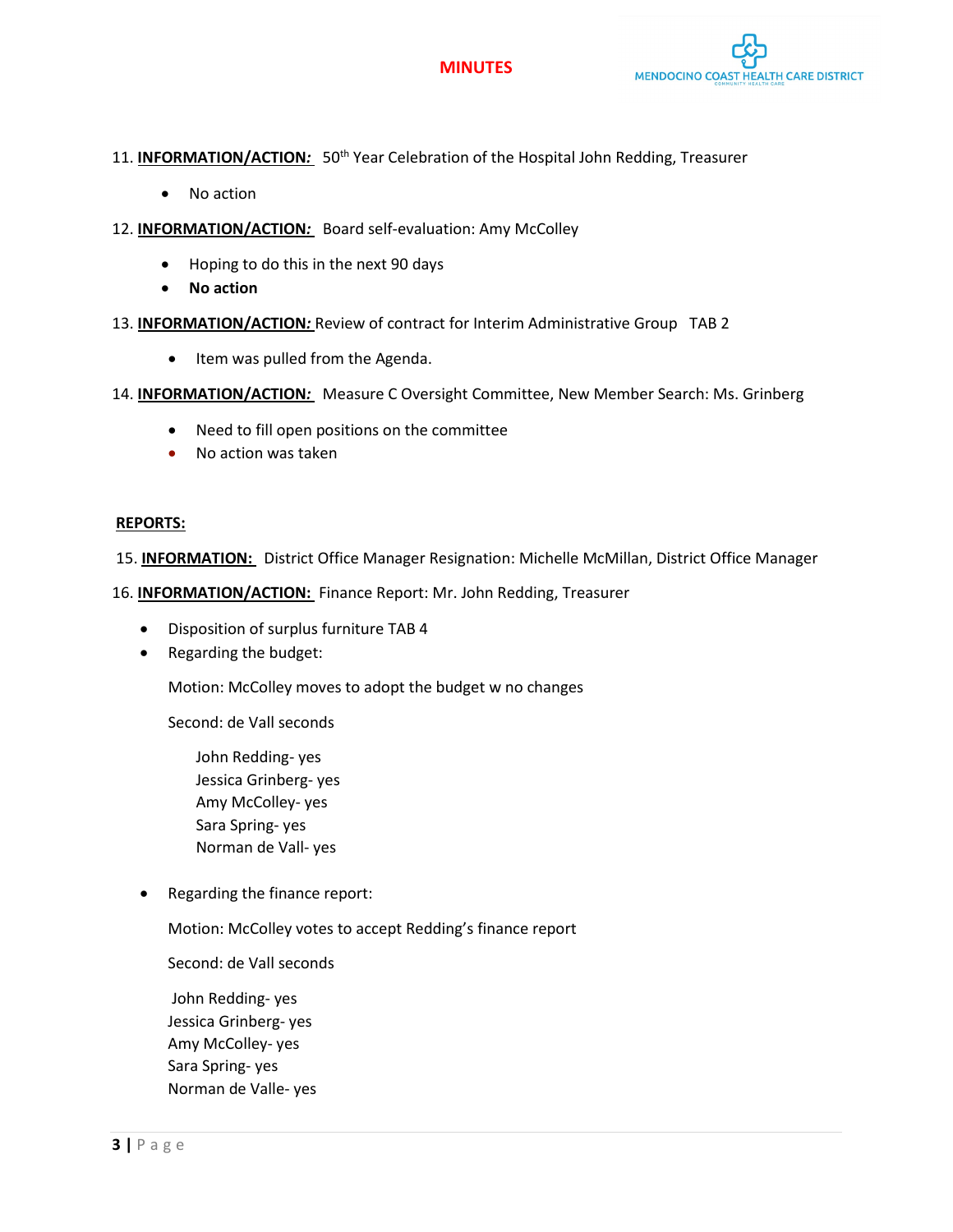



17. **INFORMATION/ACTION***:* Hubs and Routes Update: Ms. Sara Spring, Secretary

• Item was pulled from the agenda

18.**INFORMATION:** Community feedback on one year affiliation update: John Redding, Treasurer, Norman de Vall, Member at Large

19.**INFORMATION***:* Seismic compliance and future of facility update: Amy Vice Chair, Sara Spring Secretary

No report

20.**INFORMATION/ACTION:** District Website Ad Hoc Committee: John Redding, Treasurer, Norman de Vall, Member at Large

- No action
- 21. **FUTURE AGENDA ITEMS:** Ms. Jessica Grinberg, Chair
	- Changes to the budget
	- Bringing back Hubs and Routes
	- Bring back the fiscal (itemized agenda)/seismic update issue
	- Picking up the pieces as to developing strategy concepts
	- Where we are w updating the by laws or do we have to do the strategy first...?

# **22**. **PUBLIC COMMENTS**

This portion of the meeting is reserved for persons desiring to address the Board of Directors on any matter which the District has jurisdiction. You may state your name and address for the record. Time is limited to 3 minutes per speaker. The Board of Directors can take no action on your presentation but can seek clarification to points made in your presentation or comments.

**BROWN ACT REQUIREMENTS:** Pursuant to the Brown Act, the Board of Directors cannot discuss issues or take action on requests during this comment period.

# 23. **COMMENTS FROM BOARD OF DIRECTORS**

- Amy- Thank you to John for the great discussion tonight
- John- Very productive meeting. I like the direction that we are going and how the team is starting to assemble and become affective
- Norman- no comment